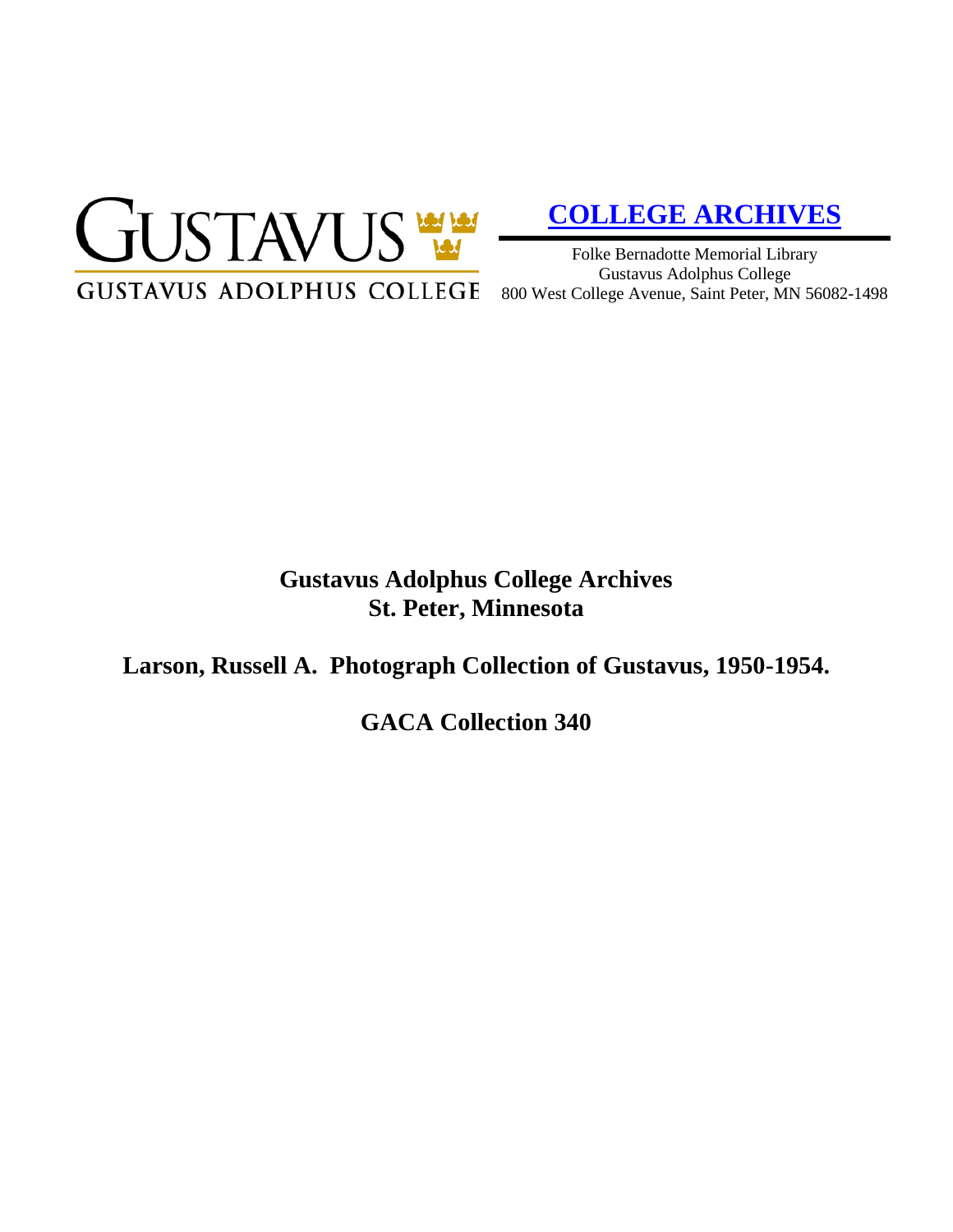# **Larson, Russell A. Photograph Collection of Gustavus, 1950-1954. GACA Collection 340. 1 Hollinger box.**

# **ABSTRACT:**

The Russell Larson Photograph Collection contains 791 negatives, 2 slides, and 2 photographic prints of various activities and people at Gustavus Adolphus College. Larson submitted photos to the *Gustavian Weekly* newspaper and *The Gustavian*, the campus yearbook. Subjects include buildings, activities, athletics, faculty portraits, and campus life. Larson graduated from Gustavus in 1954.

#### **RESTRICTIONS:**

There are no restrictions on the use of this collection for research purposes. The researcher assumes full responsibility for observing all copyright, property, and libel laws as they apply.

Researchers must use collection in accordance with the policies of the College Archives, the Folke Bernadotte Memorial Library, and Gustavus Adolphus College.

# **COLLECTION CITATION:**

Larson, Russell A. Photograph Collection of Gustavus, 1950-1954. GACA Collection 340. Gustavus Adolphus College Archives, St. Peter, Minnesota.

#### **ACQUISITION:**

Delores Nelson Larson donated this collection during March 2010.

#### **PROCESSED BY:**

Adrianna Darden processed this collection and developed the finding aid during March 2013.

#### **RELATED COLLECTIONS IN THE ARCHIVES:**

*Gustavian* and Predecessor Yearbooks, 1904-Ongoing. GACA Collection 69.

# **DIGITAL CONTENT:**

Portions of this collection have been digitized and are available online through our [digital](https://archives.gac.edu/digital/)  [collections.](https://archives.gac.edu/digital/)

#### **SUBJECT HEADINGS:**

Larson, Russell. Gustavus Adolphus College -- Students -- Portraits. Gustavus Adolphus College -- Faculty -- Portraits. Gustavus Adolphus College. Debate Team. Gustavus Adolphus College -- Sports. Gustavus Adolphus College -- Students -- Photographs. Gustavus Adolphus College -- Student organizations. Gustavus Adolphus College -- Photograph collections. Gustavus Adolphus College -- Buildings.